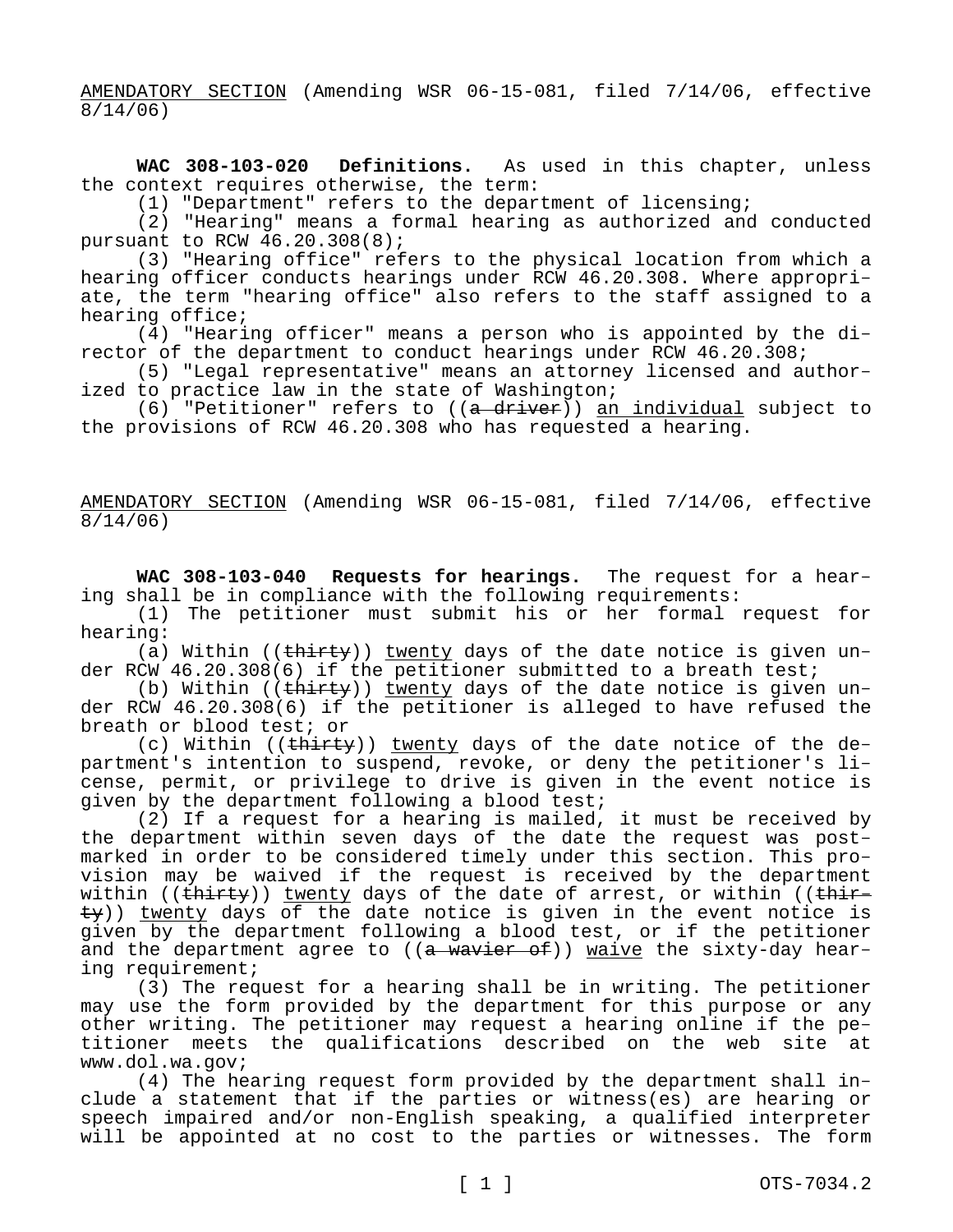shall include a section where the petitioner may request an interpreter and where he or she may identify the language and/or nature of the interpretive services needed;

(5) The request for hearing shall include the following information with respect to the petitioner:

- (a) Full name;
- (b) Mailing address;
- (c) Daytime telephone number, including area code;
- (d) Date of birth; and
- (e) Driver's license number;

(6) If petitioner will have legal representation at the administrative hearing, the request shall also include the legal representative's name, mailing address, and daytime telephone number, including area code;

(7) The request for a hearing shall be submitted to the Department of Licensing, ((Driver Services Division,)) Hearings & Interviews, P.O. Box 9048, Olympia, Washington 98507-9048. If the petitioner is entitled to or ((applying)) applies for a waiver of the filing fee because of indigence, the request must be submitted to the Department of Licensing, ((Driver Services Division,)) Hearing & Interviews, P.O. Box 9031, Olympia, Washington 98507-9031;

(8) The written request for hearing shall be accompanied by the applicable nonrefundable filing fee, unless the petitioner is entitled to a waiver of the filing fee because of indigence, in which case a request and justification for the fee waiver shall accompany the hearing request;

(9) A petitioner who has been denied a court-appointed attorney on the underlying related criminal charge because he or she is deemed "not indigent" is not eligible for a fee waiver;

(10) Indigence may be established as follows:

(a) Written verification of court-appointed legal counsel on the associated underlying criminal charge;

(b) Written verification of current involuntary commitment to a public mental health facility;

(c) Verification of current receipt of general assistance, temporary assistance for needy families, refugee resettlement benefits, food stamps, supplemental security income, or medicaid; or

(d) Submission and approval of the department's "Application for Waiver of Hearing Fee" form;

(11) Failure to timely submit a hearing request and/or failure to include the filing fee or application for waiver with the hearing request shall be deemed a waiver of the petitioner's right to a hearing; and

(12) If a request for hearing is denied, the department shall notify the petitioner and the petitioner's legal representative, if any, stating the reason(s) for denial.

AMENDATORY SECTION (Amending WSR 06-15-081, filed 7/14/06, effective 8/14/06)

**WAC 308-103-050 Scheduling—Notice of hearing.** (1) Upon receipt of a timely request for a hearing, the department shall schedule a telephone hearing within sixty days following the arrest or following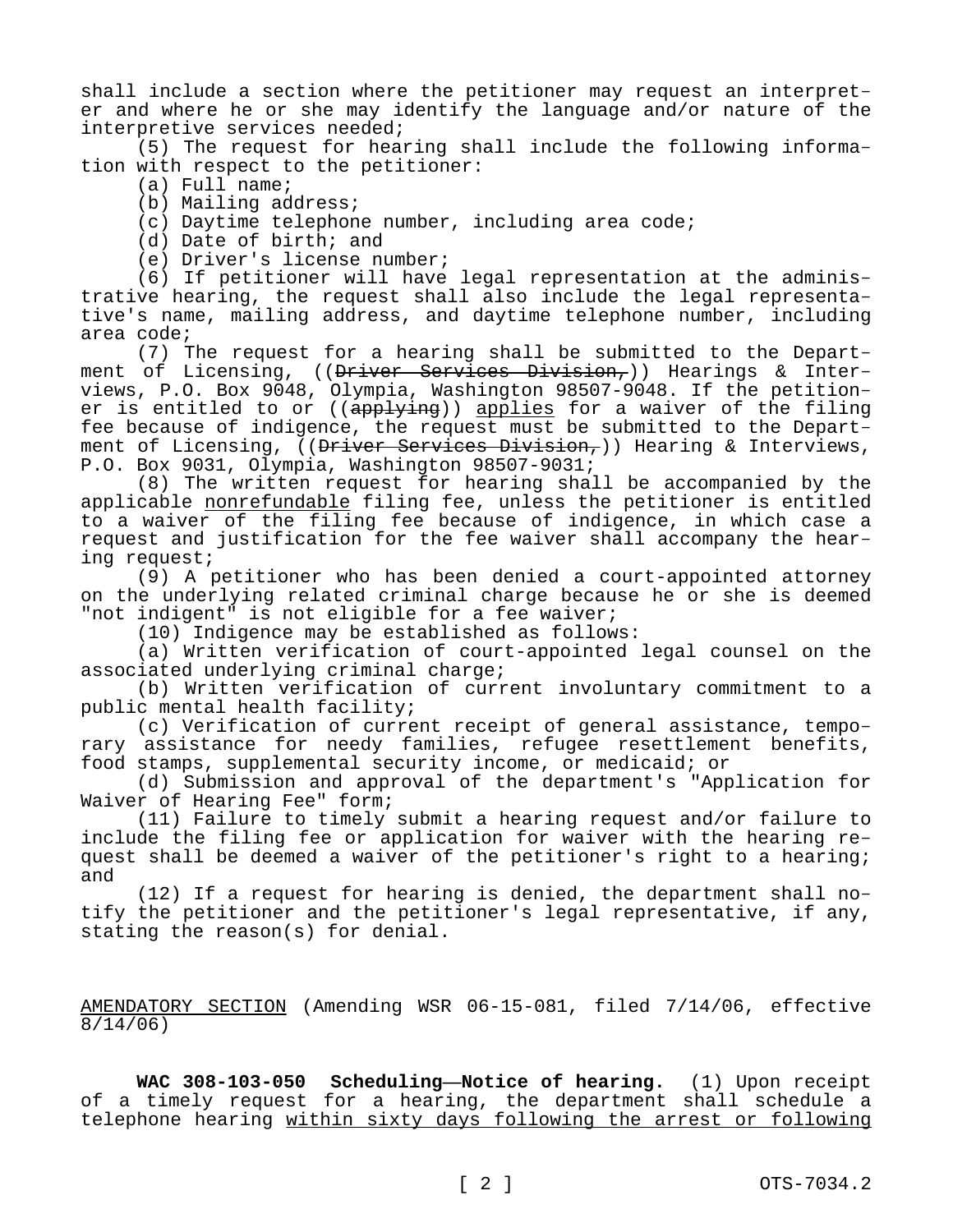the date the notice has been given by the department following a blood test, unless otherwise agreed to by the department and the person.

(2) The petitioner or petitioner's legal representative may state a preferred range of hearing dates or unavailable dates. To the extent that such requests can be accommodated within the applicable time limits and hearing officer availability, the department will attempt to do so.

(3) The department shall mail a hearing notice to the petitioner or petitioner's legal representative at least ten days prior to the date of the hearing.

(4) The department's scheduling notice and brochure will include the assigned hearing officer's name, a phone number at which he or she may be contacted, and other information concerning the administrative hearing. The department's notice will also include a telephone number and a TDD number that any party or witness may call to request special accommodations.

(5) The petitioner or petitioner's legal representative may request that all or part of the hearing be conducted "in person." Such request must be in writing stating the reasons therefore and directed to the assigned hearing officer immediately upon receipt of the scheduling notice. The hearing officer will have the sole discretion to grant or deny this request, and may require a waiver of the ((sixtyday hearing)) requirement that the hearing be held within sixty days, the requirement that the hearing be held in the county of arrest, or both requirements as a condition to granting the request.

(6) Each party shall ensure that his or her address and telephone number on file is correct and shall immediately notify the department and/or hearing officer of any change of address or telephone number that occurs during the course of the proceeding.

(7) The administrative hearing may be reassigned to a different hearing officer without notice to the parties.

AMENDATORY SECTION (Amending WSR 02-11-011, filed 5/3/02, effective  $\frac{6}{3}$  / 02)

**WAC 308-103-060 Notice of appearance.** If a petitioner has legal representation at the administrative hearing, the department shall be provided with the legal representative's name, address, and telephone number. The department may require the legal representative to file a written notice of appearance or to provide documentation that an absent petitioner has authorized the legal representative to appear on the party's behalf. The legal representative ((shall file a written notice of appearance and)) shall file a notice of withdrawal upon withdrawal of representation.

AMENDATORY SECTION (Amending WSR 06-15-081, filed 7/14/06, effective 8/14/06)

**WAC 308-103-070 Continuances.** (1) After a hearing has been scheduled, it may be continued, rescheduled, or adjourned only at the discretion of the hearing officer.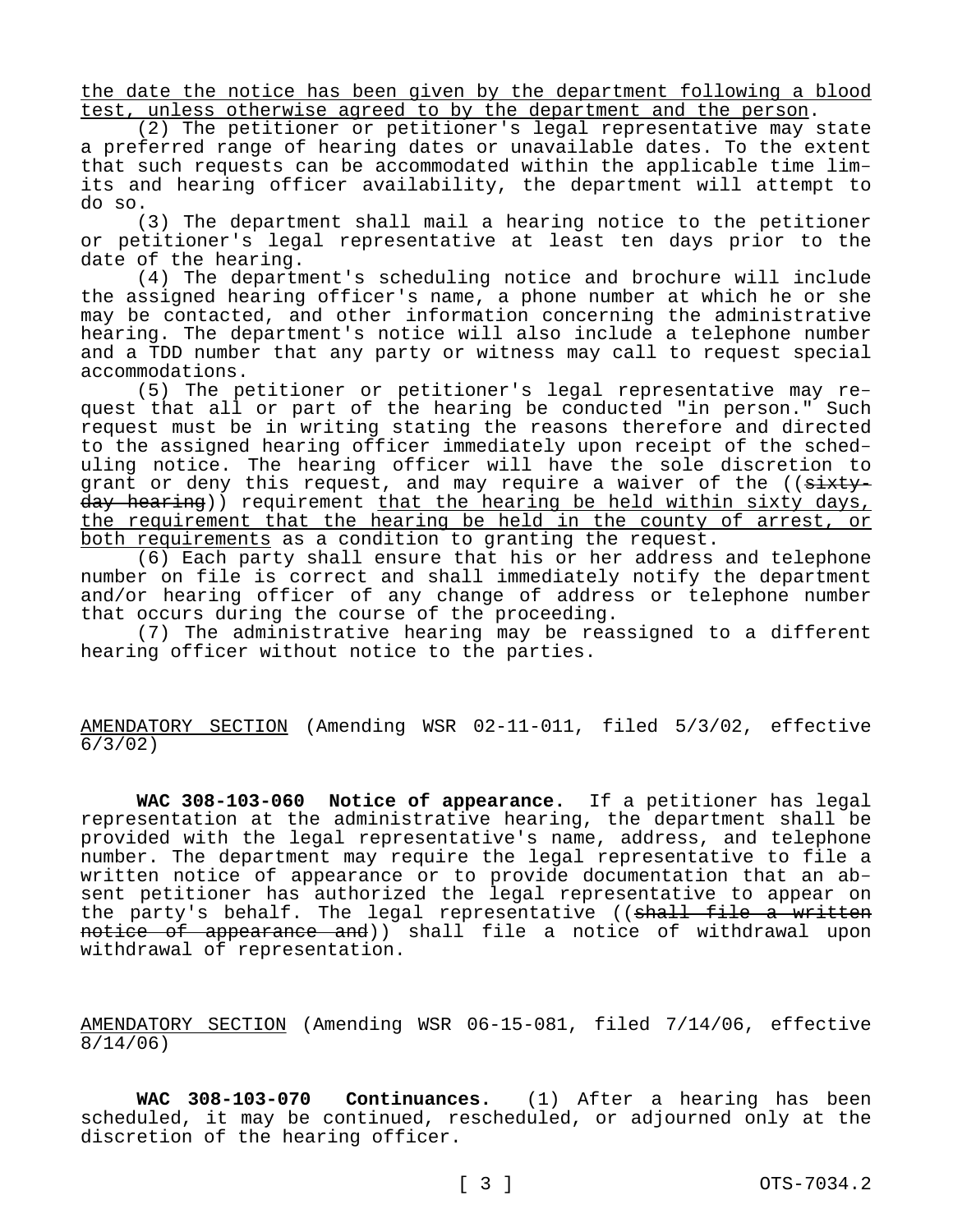(2) Requests for a continuance, reschedule, or adjournment must be made in writing, to the assigned hearing officer, and shall include the basis for the request.

(3) Except in the case of an emergency, the hearing officer must receive the continuance request at least two business days before the scheduled hearing. Absent an emergency, requests made with less than two business days' notice may be summarily denied.

(4) The hearing officer may continue, adjourn, or reschedule at any time, including on the date of the administrative hearing.

(5) Hearings that are continued, rescheduled, or adjourned may be reset to a date within sixty days of the driver's arrest, or within sixty days of the date notice of the department's intention to suspend, revoke, or deny the petitioner's license, permit, or privilege to drive is given in the event notice is given by the department following a blood test, unless a written waiver of the sixty-day hearing requirement of RCW 46.20.308 accompanies the written continuance request, or unless the petitioner is deemed to have "waived" the statutory time frame.

(6) A petitioner is deemed to have waived the statutory requirement that the hearing be held within sixty days if petitioner requests an action that cannot be accommodated within the sixty-day period.

(7) A party shall not consider a hearing continued, rescheduled, or adjourned until notified by the hearing officer or his or her designee.

(8) The hearing officer may require the party who requests a continuance, reschedule, or adjournment to submit documentary evidence that substantiates the reason for the request.

(9) A second request for a continuance, reschedule, or adjournment will only be granted in the event of an ((extreme)) emergency and at the discretion of the assigned hearing officer.

(10) Notwithstanding any provisions of this section to the contrary, a hearing officer may continue a hearing in the event a law enforcement officer who has been subpoenaed as a witness fails to appear. The hearing officer must continue a hearing in the event a law enforcement officer who has been subpoenaed as a witness fails to appear and the petitioner is a holder of a commercial driver's license or was operating a commercial motor vehicle at the time of the driver's arrest. A hearing continued under this subsection must be adjourned until such time as the subpoena may be enforced under RCW 7.21.060. Action taken by the hearing officer to enforce a subpoena issued on the petitioner's behalf is considered to be at the request of the petitioner for purposes of WAC 308-103-070(6).

AMENDATORY SECTION (Amending WSR 06-15-081, filed 7/14/06, effective 8/14/06)

**WAC 308-103-080 Deferred prosecutions—((Withdrawals)) Cancellation of hearings.** (1) In the event a petitioner elects to seek a deferred prosecution, ((the petitioner shall notify the assigned hearing officer and file a notice of Intent to Seek Deferred Prosecution, on a form provided by the department, with the hearing officer or the department. To)) he or she may be eligible for a stay( $(\tau)$ ). The petitioner must not have previously entered a deferred prosecution pro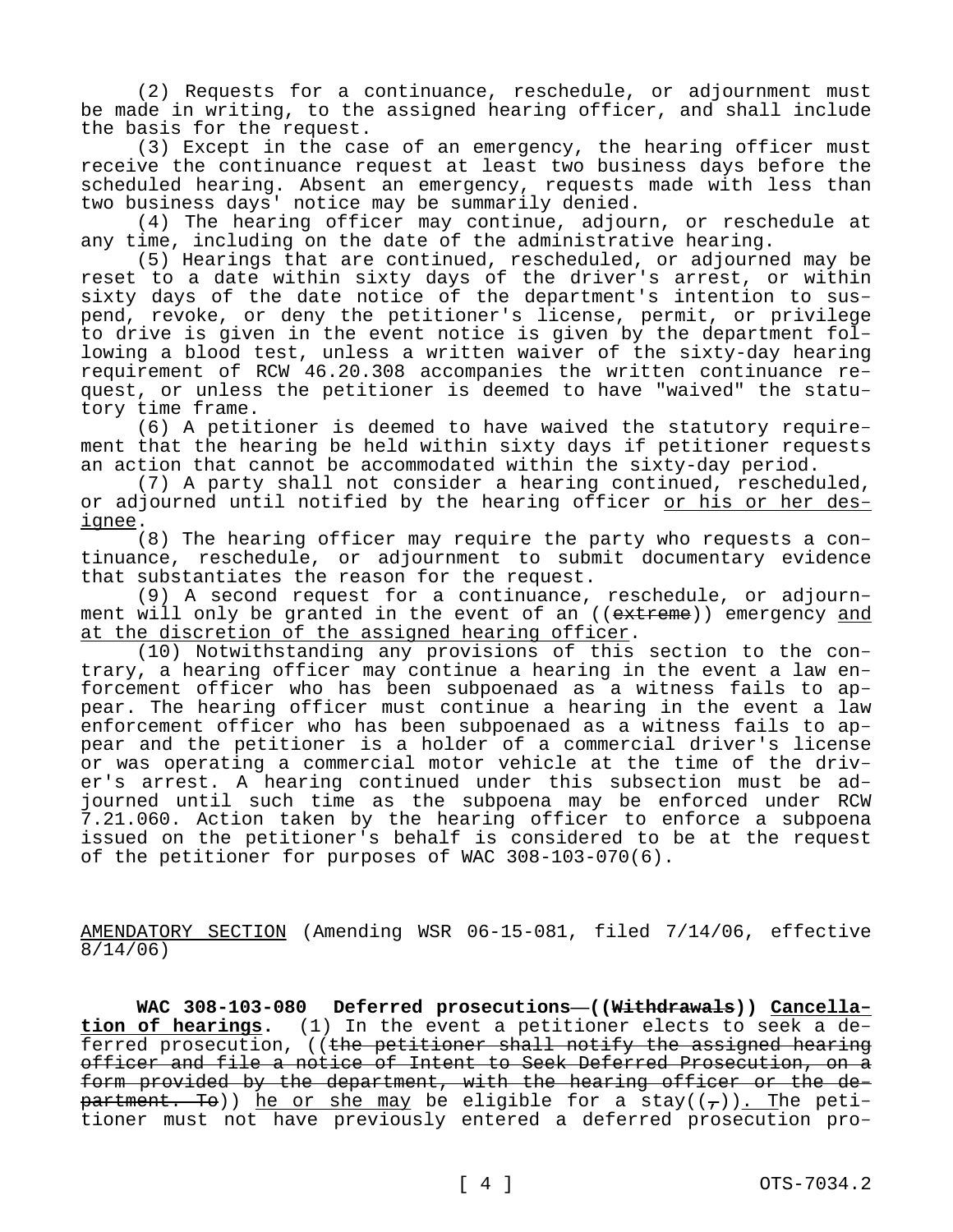gram, must have taken the breath or blood test, and must indicate that he or she intends to seek a deferred prosecution. If the petitioner is eligible, a stay of the administrative action shall be entered on the driver's record pursuant to RCW  $46.20.308$  ( $(410)$ . If the petitioner is not eligible, he or she will be so notified by the department and the administrative action will continue)) (9).

(2) If a stay is entered under subsection (1) of this section, the hearing will proceed and the results will be sent to the petitioner. As provided by RCW 46.20.308( $(\overline{(10)})$ ) (9), the stay of the action shall continue but any appeal of the Findings and Conclusion must be undertaken within thirty days of service of the results.

(3) If the petitioner elects to  $((with  $\frac{1}{100})$ ) cancel his or her$ request for a hearing, he or she must notify the department in writing of his or her intent to do so. Upon receiving such a request for a withdrawal, the department shall proceed with the administrative action against the petitioner's driving privilege, unless a stay has been entered on the driver's record due to the filing of a notice of Intent to Seek a Deferred Prosecution.

AMENDATORY SECTION (Amending WSR 06-15-081, filed 7/14/06, effective 8/14/06)

**WAC 308-103-090 Subpoenas.** (1) Subpoenas shall be issued and enforced, and witness fees paid, as provided in RCW  $46.20.308((\leftarrow{8})$ ) (7). All subpoenas shall direct the witness to appear by telephone unless otherwise agreed to by the hearing officer.

(2) Every subpoena shall be submitted on a form approved by the department, available on the internet at www.dol.wa.gov, and must be signed and issued by a hearing officer. An approved form may be obtained from the department.

(a) A subpoena to a person to provide testimony at a hearing shall specify the date and time  $((and$   $plane)$  set for hearing.

(b) A subpoena duces tecum requesting a person to produce designated books, documents, or things under his or her control shall specify a time and place for producing the books, documents, or things. That time and place may be the time and place set for hearing, or another reasonably convenient time and place in advance of the hearing.

(3) A subpoena must be personally served by a suitable person over eighteen years of age, by exhibiting and reading it to the witness, or by giving him or her a copy thereof, or by leaving such copy at the place of his or her abode. Proof of service shall be made by affidavit or declaration under penalty of perjury. Service by certified mail must be preapproved by the hearing officer. Service of a subpoena on a law enforcement officer may be effected by serving the subpoena upon the officer's employer.

(4) The hearing officer may condition issuance of the subpoena upon advancement by the person in whose behalf the subpoena is issued of the reasonable cost of producing the books, papers, documents, or tangible things.

(5) A subpoena must be properly served ten days prior to the date of the hearing, excluding weekends and holidays, in order to have full force and effect.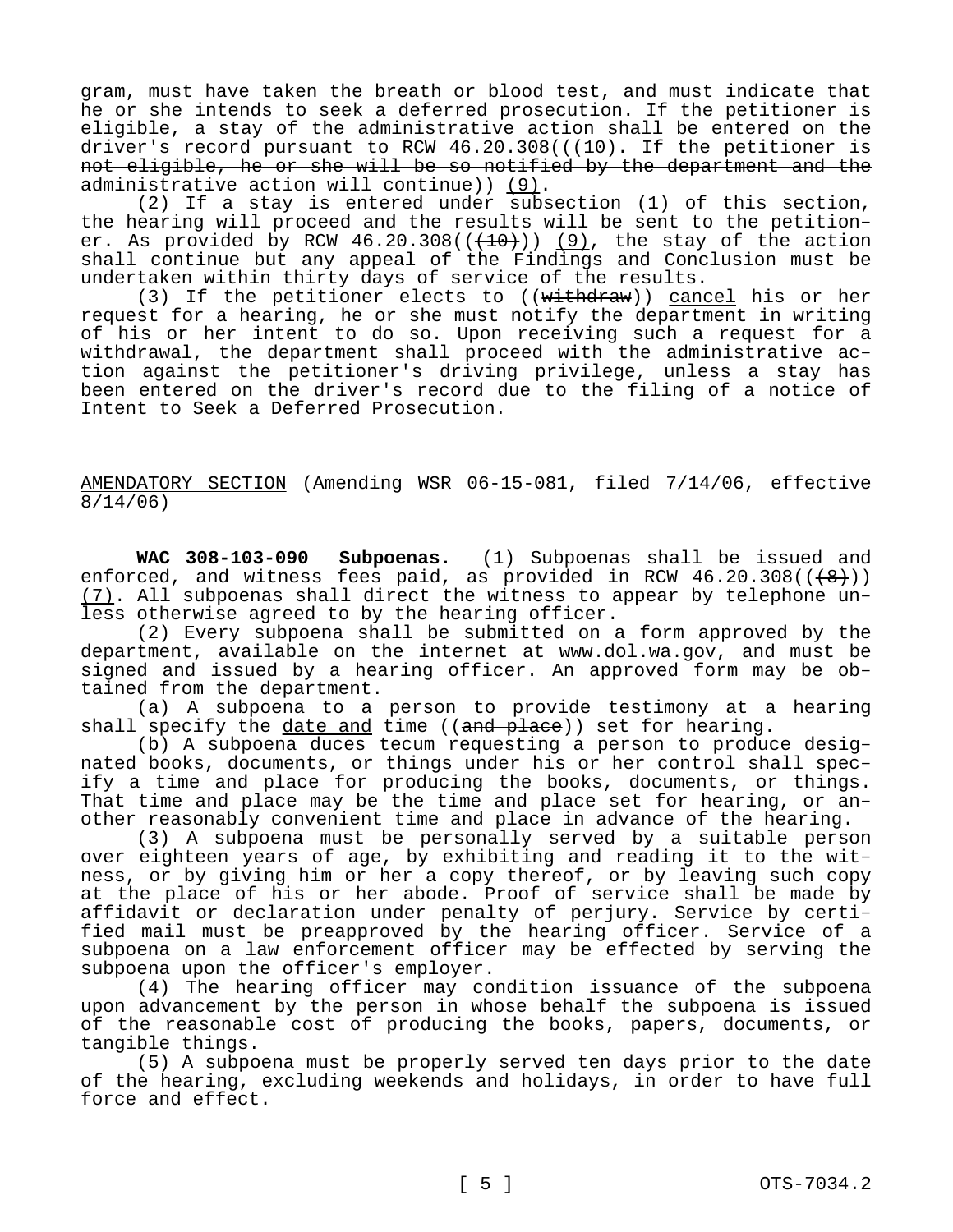AMENDATORY SECTION (Amending WSR 06-15-081, filed 7/14/06, effective 8/14/06)

**WAC 308-103-110 Video evidence.** If the petitioner wishes to submit video evidence, the petitioner shall be responsible for the costs of preparing a copy to be admitted as evidence. Video evidence shall be submitted sufficiently in advance of the hearing to allow the hearing officer the opportunity to review it prior to the hearing. The hearing officer may require a time waiver from the petitioner in order to reschedule the hearing and satisfy this provision when needed. Video evidence must be submitted in a format which allows it to be viewed on the department's equipment. Any costs associated with this requirement is to be the responsibility of the petitioner.

## NEW SECTION

**WAC 308-103-125 Format and length for briefs.** (1) The text of any brief must be typed or printed in a proportionally spaced typeface and must appear in print as twelve point or larger type with no more than ten characters per inch and double-spaced. The same typeface and print size should be standard throughout the brief, except that footnotes may appear in print as ten point or larger type and be the equivalent of single-spaced. Quotations may be the equivalent of single-spaced. Except for materials in an appendix, the typewritten or printed material in the brief may not be reduced or condensed by photographic or other means.

(2) Briefs shall not exceed twenty pages. For the purpose of determining compliance with this rule, appendices are not included. For good cause, the hearing officer may grant a motion to file an overlength brief.

AMENDATORY SECTION (Amending WSR 02-11-011, filed 5/3/02, effective 6/3/02)

**WAC 308-103-130 Interpreters.** (1) When an impaired person as defined in chapter 2.42 RCW or a non-English-speaking person as defined in chapter 2.43 RCW is a party or witness in an adjudicative proceeding, the department shall appoint an interpreter to assist the party or witness during the hearing. Appointment, qualifications, waiver, compensation, visual recording, and ethical standards of interpreters in hearings are governed by the provisions of chapters 2.42 and 2.43 RCW.

(a) If a hearing impaired person is a party or witness to an adjudicative proceeding, a qualified interpreter shall be appointed to interpret the proceedings. Under RCW  $((2.42.050))$   $(2.42.110)$ , a "qualified interpreter" means a visual language interpreter who is certified by the state or is certified by the registry of interpreters for the deaf.

(b) Whenever an interpreter is appointed to assist a non-Englishspeaking person, a qualified or certified interpreter shall be appoin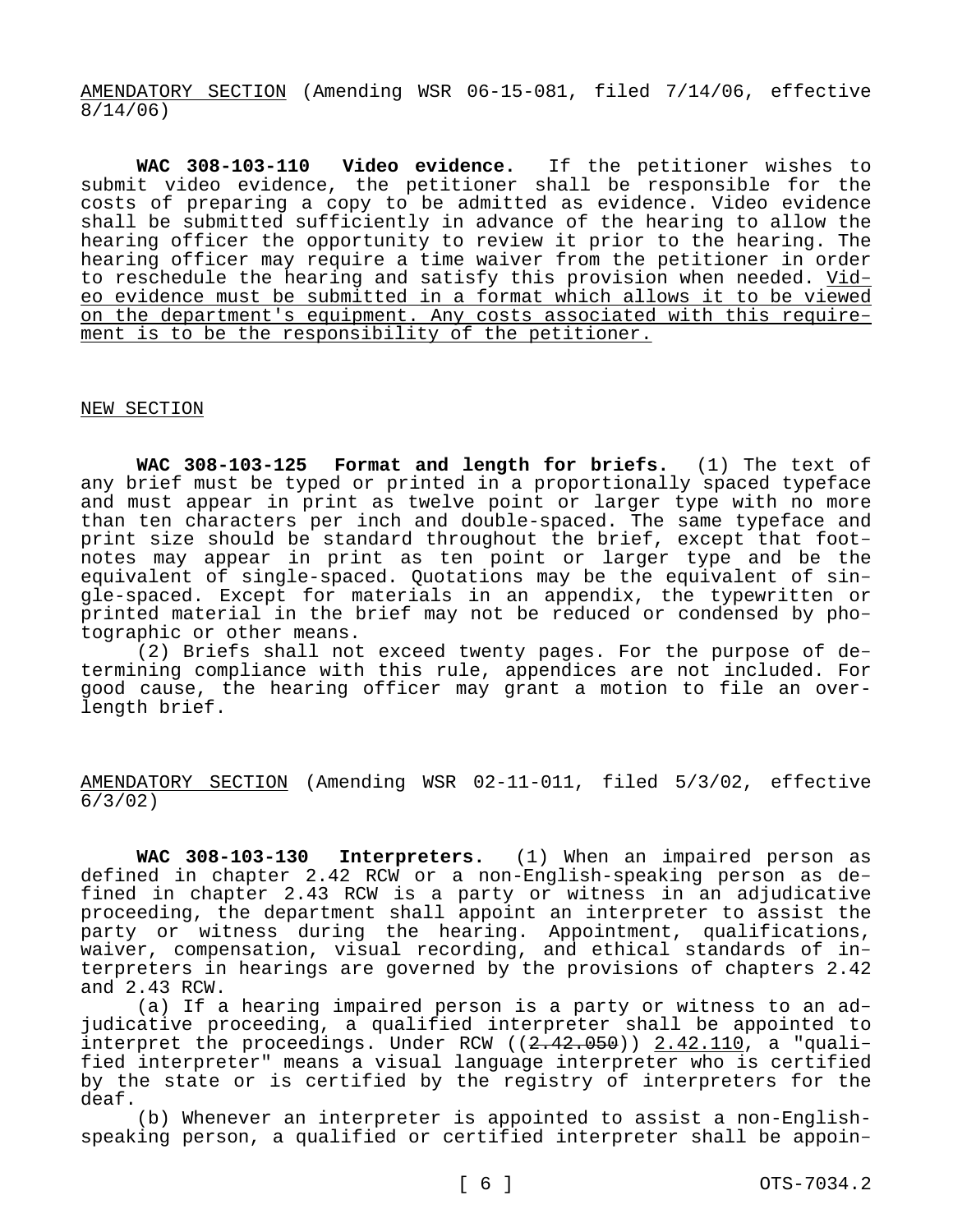ted to assist the person during the hearing. Under RCW 2.43.020, a "qualified interpreter" means a person who is able readily to interpret or translate spoken and written English for a non-English-speaking person. A "certified interpreter" means an interpreter who is certified by the office of the administrator for the courts.

(2) Relatives of any participant in a proceeding and employees of the department involved in a proceeding shall not be appointed as interpreters in the proceeding unless authorized by the petitioner.

(3) Mode of interpretation:

(a) The consecutive mode of foreign language interpretation shall be used unless the hearing officer and interpreter agree that simultaneous interpretation will advance fairness and efficiency;

(b) Interpreters for hearing impaired persons shall use the simultaneous mode of interpretation unless an intermediary interpreter is needed. If an intermediary interpreter is needed, interpreters shall use the mode that the interpreter considers to provide the most accurate and effective communication with the hearing impaired person;

(c) When an impaired or non-English-speaking person is a party to a proceeding, the interpreter shall translate all statements made by other hearing participants, unless waived by the petitioner. The hearing officer shall ensure that sufficient extra time is provided to permit translation and the hearing officer shall ensure that the interpreter translates the entire proceeding to the party to the extent that the party has the same opportunity to understand all statements made during the proceeding as a nonimpaired or English-speaking party listening to uninterpreted statements would have.

(4) The department shall pay interpreter fees and expenses.

(5) Every interpreter shall, before beginning to interpret, take an oath that a true interpretation will be made to the person being examined of all the proceedings in a language or in a manner which the person understands, and that the interpreter will repeat the statements of the person being examined to the hearing officer conducting the proceedings, in the English language, to the best of the interpreter's skill and judgment.

AMENDATORY SECTION (Amending WSR 06-15-081, filed 7/14/06, effective 8/14/06)

**WAC 308-103-150 Conduct of hearings.** Hearings are open to public observation. To the extent that a hearing is conducted by telephone or other electronic means, the availability of public observation is satisfied by giving members of the public an opportunity to hear or inspect the agency's record. The hearing officer's authority includes, but shall not be limited to, the authority to:

(1) Determine the order of presentation of evidence;

(2) Administer oaths and affirmations;

(3) Issue subpoenas pursuant to RCW  $46.20.308((\{8\}))(7);$ 

(4) Rule on procedural matters, objections, and motions;

(5) Rule on offers of proof and receive relevant evidence;

(6) Order the exclusion of witnesses upon a showing of good cause;

(7) Afford the petitioner the opportunity to respond, present evidence, conduct cross-examination, and submit rebuttal evidence. The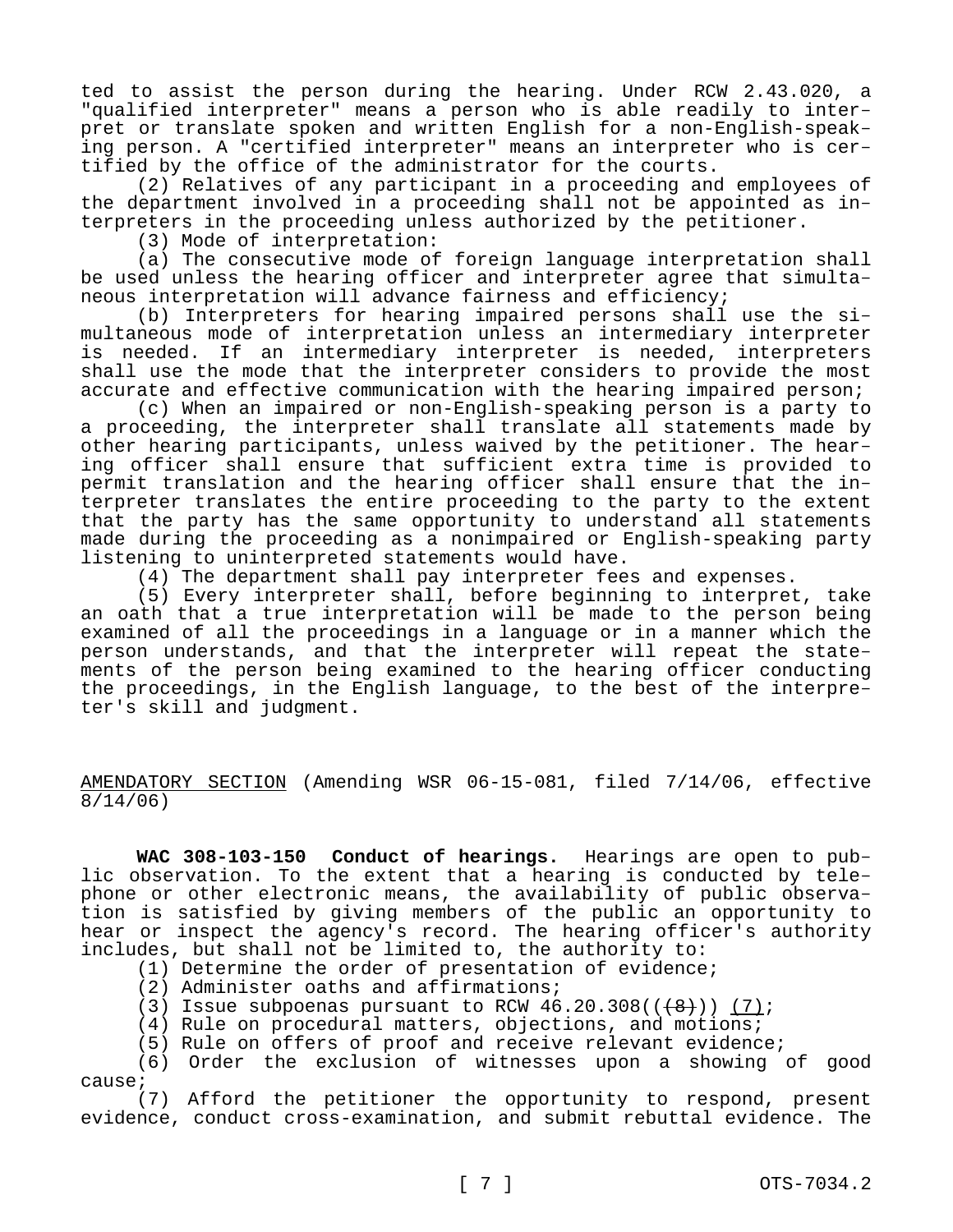hearing officer may question witnesses to develop any facts deemed necessary to fairly and adequately decide the matter;

(8) Call additional witnesses and request and/or obtain additional exhibits deemed necessary to complete the record and receive such evidence subject to full opportunity for cross-examination and rebuttal by the petitioner;

(9) Examine and admit the official records of the department, subject to full opportunity, including the opportunity to request a continuance if needed, for cross-examination and rebuttal by the petitioner;

(10) Examine and admit public records, including but not limited to maps, policy and procedure manuals, breath testing equipment manuals and the Washington state patrol breath test section web site at any time before and during the hearing, subject to full opportunity, including the opportunity to request a continuance if needed, for cross-examination and rebuttal by the petitioner;

(11) Regulate the course of the hearing and take any appropriate action necessary to maintain order during the hearing;

(12) Permit or require oral argument or briefs and determine the time limits for submission thereof;

(13) Issue an order of default;

(14) Recess the hearing to a later time to accommodate scheduling conflicts. Hearings are ordinarily scheduled to be one hour in length;

(15) Take any other action necessary and authorized by any applicable statute or rule; and

(16) Waive any requirement of these rules unless petitioner shows that he or she would be prejudiced by such a waiver.

## AMENDATORY SECTION (Amending WSR 06-15-081, filed 7/14/06, effective 8/14/06)

**WAC 308-103-170 ((Temporary license.)) Reserved.** ((A temporary license issued by a law enforcement officer pursuant to RCW 46.20.308 may be extended when:

(1) A hearing is conducted and a decision on the outcome of the hearing is taken under advisement by the hearing officer; or

(2) A hearing is continued or rescheduled outside of the initial sixty-day effective period of the temporary license.))

AMENDATORY SECTION (Amending WSR 06-15-081, filed 7/14/06, effective 8/14/06)

**WAC 308-103-180 Final order.** (1) Every decision and order shall:

 $((+1))$  (a) Be correctly captioned as to the name of the department of licensing and name of the proceeding;

 $((+2))$  (b) Designate all parties and representatives participating in the proceeding;

 $((+3))$  (c) Contain a final order disposing of all contested issues; and

 $((+4))$  (d) Contain a statement describing the right to appeal.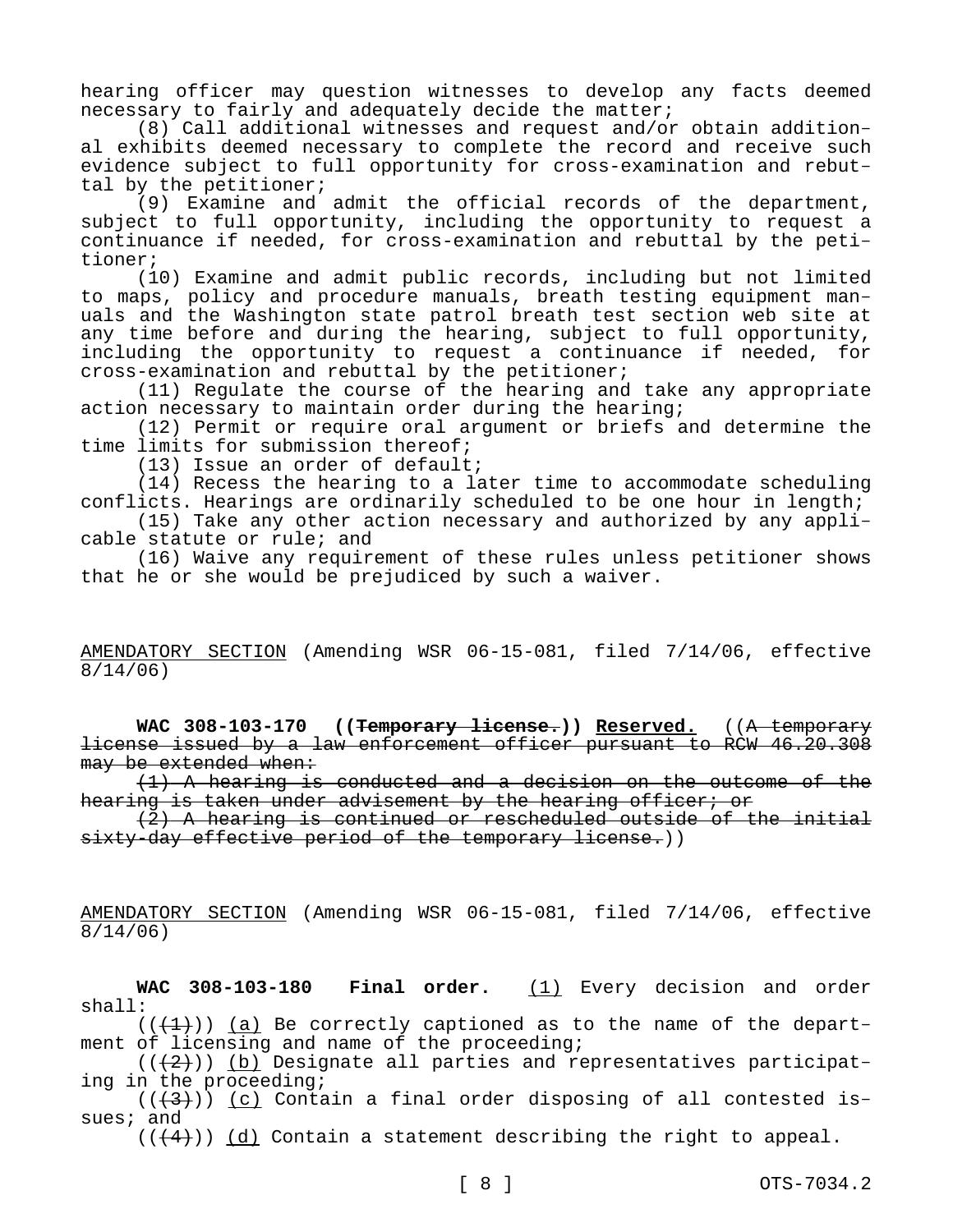(2) In the event the original hearing officer is unavailable, the department may assign the case to another hearing officer to either hear the case if the record has not closed, or in a case where the record is closed, make a determination as to the finding of fact and conclusions of law based on the record submitted.

AMENDATORY SECTION (Amending WSR 06-15-081, filed 7/14/06, effective 8/14/06)

**WAC 308-103-190 Reconsideration and appeals.** (1) The petitioner's rights to appeal are provided in RCW  $46.20.308((\frac{49}{1}))$  (8), and nothing herein is intended to detract from that statute.

(2) Grounds for a petition for reconsideration are limited to evidence or legal argument which are material to the petitioner and were not produced at the time of the hearing, or for other good and sufficient reason as determined by the hearing officer.

(3) The petition must state with particularity any new evidence or new legal argument that is proposed and why it could not have been discovered using due diligence prior to the hearing. The petition must specify with particularity the portions of the initial order to which the petition applies.

(4) A petition for reconsideration of a final order shall be filed with the hearing officer who signed that final order, within ten days of the date the final order is mailed to the petitioner.

(5) The petition shall be reviewed by the hearing officer who entered the original final order, if reasonably available. If the original hearing officer assigned to the case is unavailable, the department, within its discretion, may assign the case to another hearing officer to preside over the motion. The disposition shall be in the form of a written order denying the petition, granting the petition and dissolving or modifying the final order, or granting the petition and setting the matter for further hearing.

(6) If the petition is granted in whole or in part, a new order shall be issued in the same form as the original order, and shall include the designation "amended" in its title. This amended order shall reference the petition for reconsideration in its preamble, which sets out what the hearing officer considered. Any amended order shall include the "Findings of Fact and Conclusions of Law" from the original final order with amendments.

(7) The relief granted pursuant to a petition for reconsideration is limited to review of the designated evidence and/or argument as identified in the petition. At the hearing officer's discretion, a supplemental hearing may be scheduled. Such a petition is not grounds for a new hearing, and the record already established shall remain undisturbed.

(8) A petition for reconsideration does not stay the department's action on the petitioner's driving privilege as ordered by the original final order. A petitioner seeking a stay must file a separate petition for that purpose. The hearing officer will grant a stay only if the hearing officer determines that it is likely that the petitioner will prevail and the action be reversed and that denying the stay will create irreparable harm to the petitioner. If the hearing officer grants such a petition for a stay, the hearing officer shall sign an order releasing the action and crediting any time already served, and